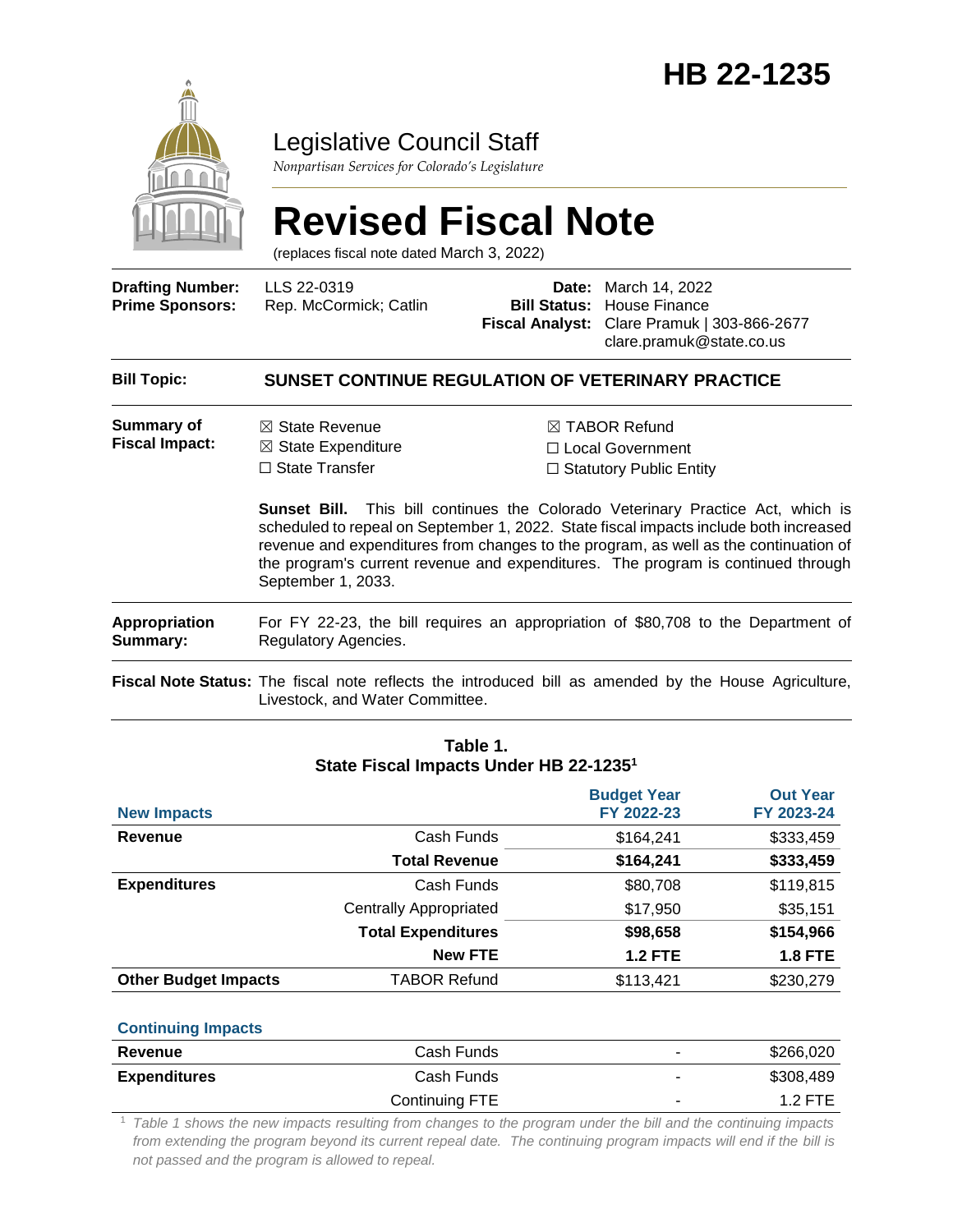Page 2

# Page 2<br>March 14, 2022 **HB 22-1235**

#### **Summary of Legislation**

This bill continues and amends the Colorado Veterinary Practice Act in the Department of Regulatory Agencies (DORA), which is scheduled to repeal on September 1, 2022. Changes to the act include establishing the regulation of veterinary technicians. The program is continued through September 1, 2033.

Among the changes to the practice act are the following:

- authorizes certain persons to administer rabies vaccines under direct or indirect supervision of a veterinarian;
- adds two veterinary technicians to the State Board of Veterinary Medicine by March 1, 2023;
- modifies continuing education requirements to include two hours of jurisprudence on the practice act and up to 16 hours in nonbiomedical topics;
- requires veterinarians to create a written records management plan;
- repeals and recreates the veterinary peer health assistance program;
- authorizes the board to require a veterinarian to submit to an examination if the board has reasonable cause to believe that the veterinarian has a physical condition, behavioral health, mental health or substance use disorder that is impacting their ability to practice;
- establishes the qualifications for veterinary technician registration, grants the board rule-making, and disciplinary powers over veterinary technicians, and requires that veterinary technicians be registered with the board by January 1, 2024; and
- allows the Board of Pharmacy to issue a limited license to a humane society, animal control agency, or animal shelter in order to purchase, possess and administer vaccines.

#### **Background**

The Division of Professions and Occupations in DORA and the State Board of Veterinary Medicine administer the Colorado Veterinary Practice Act. The 2021 sunset report for the Colorado Veterinary Practice Act can be found here:

[https://drive.google.com/file/d/1neAHi9RUsgdX19tBdDvjWosSrFnXR58q/view.](https://drive.google.com/file/d/1neAHi9RUsgdX19tBdDvjWosSrFnXR58q/view)

#### **Comparable Crime Analysis**

Legislative Council Staff is required to include certain information in the fiscal note for any bill that creates a new crime, changes the classification of an existing crime, or creates a new factual basis for an existing crime. The following sections outline data on crimes that are comparable to the offense in this bill and discuss assumptions on future rates of criminal convictions resulting from the bill.

**Prior conviction data.** This bill creates the new offense of unauthorized practice as a veterinary technician, a class 2 misdemeanor. To form an estimate on the prevalence of this new crime, the fiscal note analyzed the existing offense of unauthorized practice of a profession or occupation as a comparable crime. From FY 2018-19 to FY 2020-21, only one person, a white female, has been convicted and sentenced for this existing offense, therefore, the fiscal note assumes that there will continue to be minimal or no additional criminal case filings or convictions for this offense under the bill. Because the bill is not expected to have a tangible impact on criminal justice-related revenue or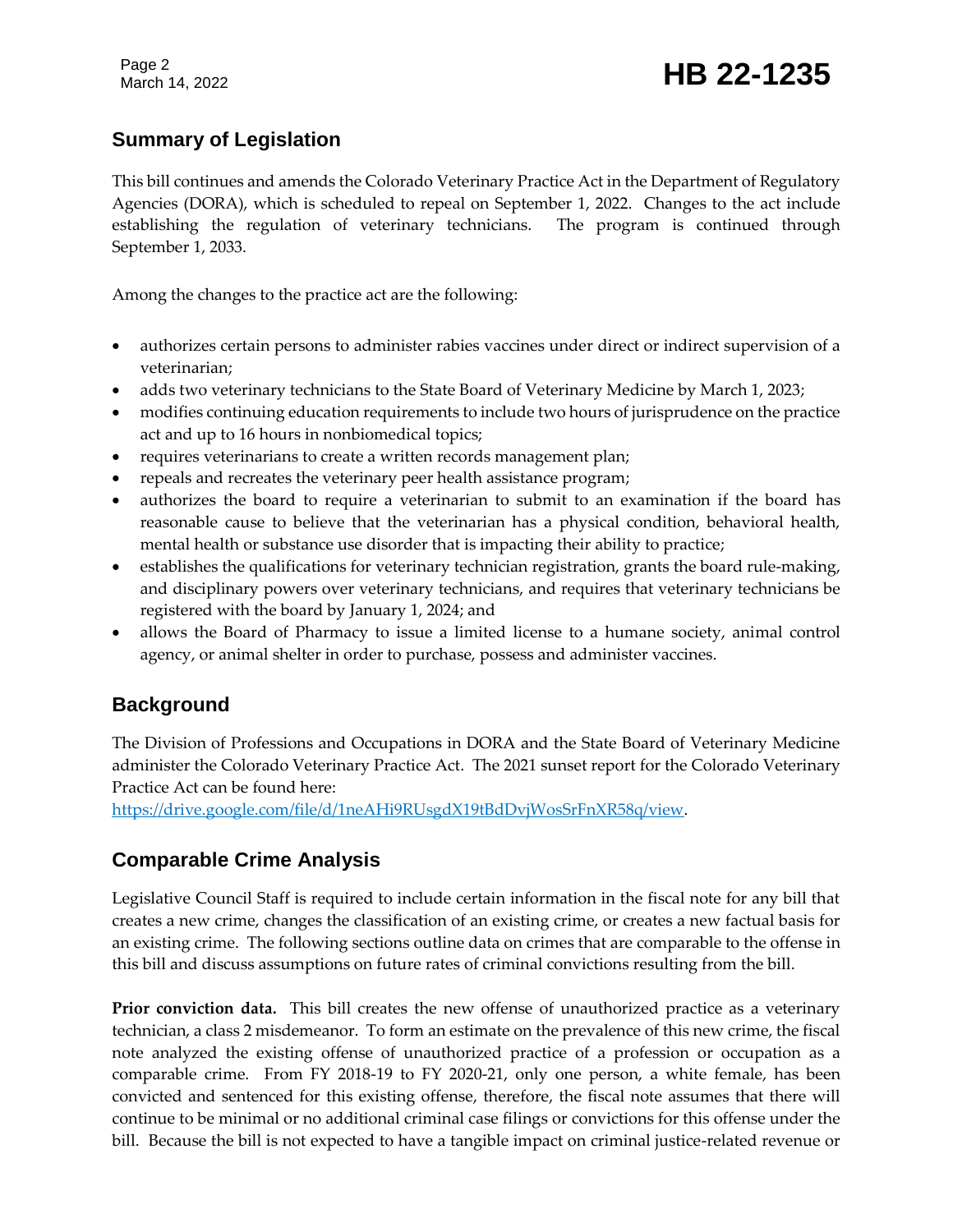expenditures at the state or local levels, these potential impacts are not discussed further in this fiscal note.

### **Continuing Program Impacts**

Based on the department's actual figures for FY 2021-22, DORA is expected to have revenue of \$266,020 and expenditures of \$308,489 to administer the Veterinary Practice Act. If this bill is enacted, current revenue and expenditures will continue for the program starting in FY 2023-24. This continuing revenue is subject to the state TABOR limits. If this bill is not enacted, the program will end on September 1, 2023, following a wind-down period, and state revenue and expenditures will decrease starting in FY 2023-24 by the amounts shown in Table 1. The changes to the program that drive additional revenue and costs are discussed in the State Revenue and State Expenditures sections below.

#### **State Revenue**

The bill will increase cash fund revenue by \$164,241 in FY 2022-23 and \$333,459 in FY 2023-24 to the Professions and Occupations Cash Fund. This revenue estimate assumes that fees are paid by 3,500 veterinary technicians and 350 provisional veterinary technicians, with one third registering in FY 2022-23 and the remainder in FY 2023-24. Because additional entities will be permitted to administer rabies vaccines under the bill, the Pharmacy Board may register additional animal shelters, animal control agencies and humane societies as a result of this bill. These entities will pay registration fees based on the current fee schedule charged by the Pharmacy Board and the potential increase is assumed to be minimal and has not been estimated at this time.

**Fee impact on veterinary technicians.** Colorado law requires legislative service agency review of measures which create or increase any fee collected by a state agency. These fee amounts are estimates only, actual fees will be set administratively by DORA based on cash fund balance, estimated program costs, and the estimated number of veterinary technicians subject to the fee. Table 2 identifies the fee impact of this bill which is explained below.

Veterinary technicians will pay a registration fee and a fee for the veterinary peer health assistance program every two years beginning in FY 2022-23. Fees for the costs of regulating veterinary techs are subject to TABOR. The fees for the peer assistance program are TABOR-exempt custodial funds.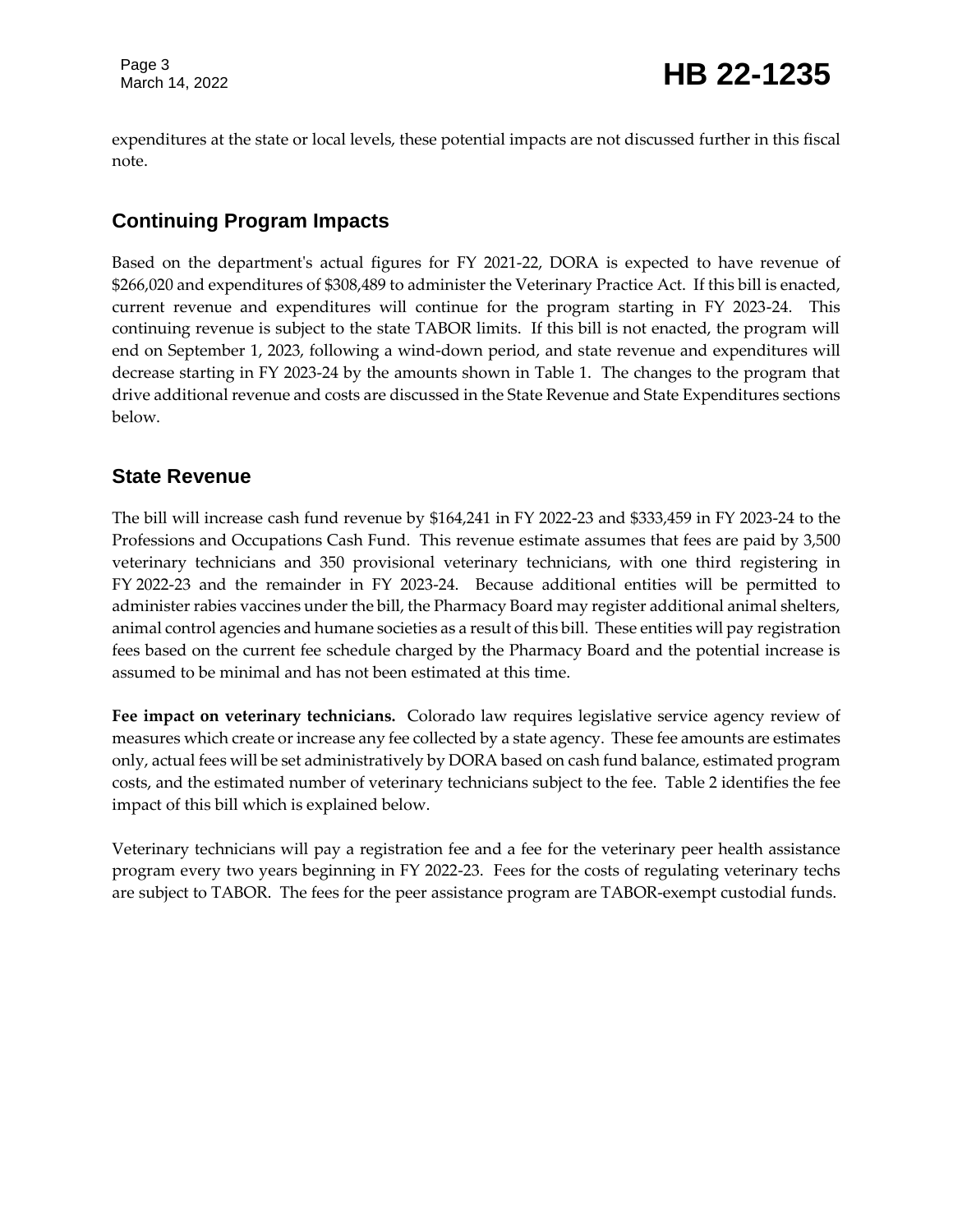| <b>Fiscal Year</b> | <b>Type of</b><br><b>Fee</b>       | <b>Proposed</b><br><b>Fee</b> | <b>Number</b><br><b>Affected</b> | <b>Total Fee Impact</b> |
|--------------------|------------------------------------|-------------------------------|----------------------------------|-------------------------|
|                    | Veterinary Tech. Registration      | \$90                          | 1,155                            | \$103,950               |
| FY 2022-23         | <b>Veterinary Tech Provisional</b> | \$82                          | 116                              | \$9,471                 |
|                    | Veterinarians Peer Assistance      | \$40                          | 1.271                            | \$50,820                |
|                    | <b>FY 2022-23 Total</b>            |                               |                                  | \$164,241               |
|                    | Veterinary Tech. Registration      | \$90                          | 2.345                            | \$211,050               |
| FY 2023-24         | <b>Veterinary Tech Provisional</b> | \$82                          | 235                              | \$19,229                |
|                    | Veterinarians Peer Assistance      | \$40                          | 2,580                            | \$103,180               |
|                    |                                    | <b>FY 2023-24 Total</b>       |                                  | \$333,459               |

#### **Table 2 Fee Impact on Veterinary Technicians**

### **State Expenditures**

The bill increases state expenditures in the Department of Regulatory Agencies by \$98,658 in FY 2022-23 and \$154,966 in FY 2023-24 from the Professions and Occupations Cash Fund. Expenditures are shown in Table 3 and detailed below.

#### **Table 3 Expenditures Under HB 22-1235**

|                                           | FY 2022-23     | FY 2023-24     |  |
|-------------------------------------------|----------------|----------------|--|
| Department of Regulatory Agencies         |                |                |  |
| <b>Personal Services</b>                  | \$66,088       | \$86,284       |  |
| <b>Operating Expenses</b>                 | \$1,620        | \$2,160        |  |
| <b>Capital Outlay Costs</b>               | \$12,400       |                |  |
| <b>Legal Services</b>                     |                | \$29,571       |  |
| <b>Board Member Expenses</b>              | \$600          | \$1,800        |  |
| Centrally Appropriated Costs <sup>1</sup> | \$17,950       | \$35,151       |  |
| FTE - Personal Services                   | $1.2$ FTE      | 1.6 FTE        |  |
| FTE - Legal Services                      |                | $0.2$ FTE      |  |
| <b>Total Cost</b>                         | \$98,658       | \$154,966      |  |
| <b>Total FTE</b>                          | <b>1.2 FTE</b> | <b>1.8 FTE</b> |  |

<sup>1</sup> *Centrally appropriated costs are not included in the bill's appropriation.*